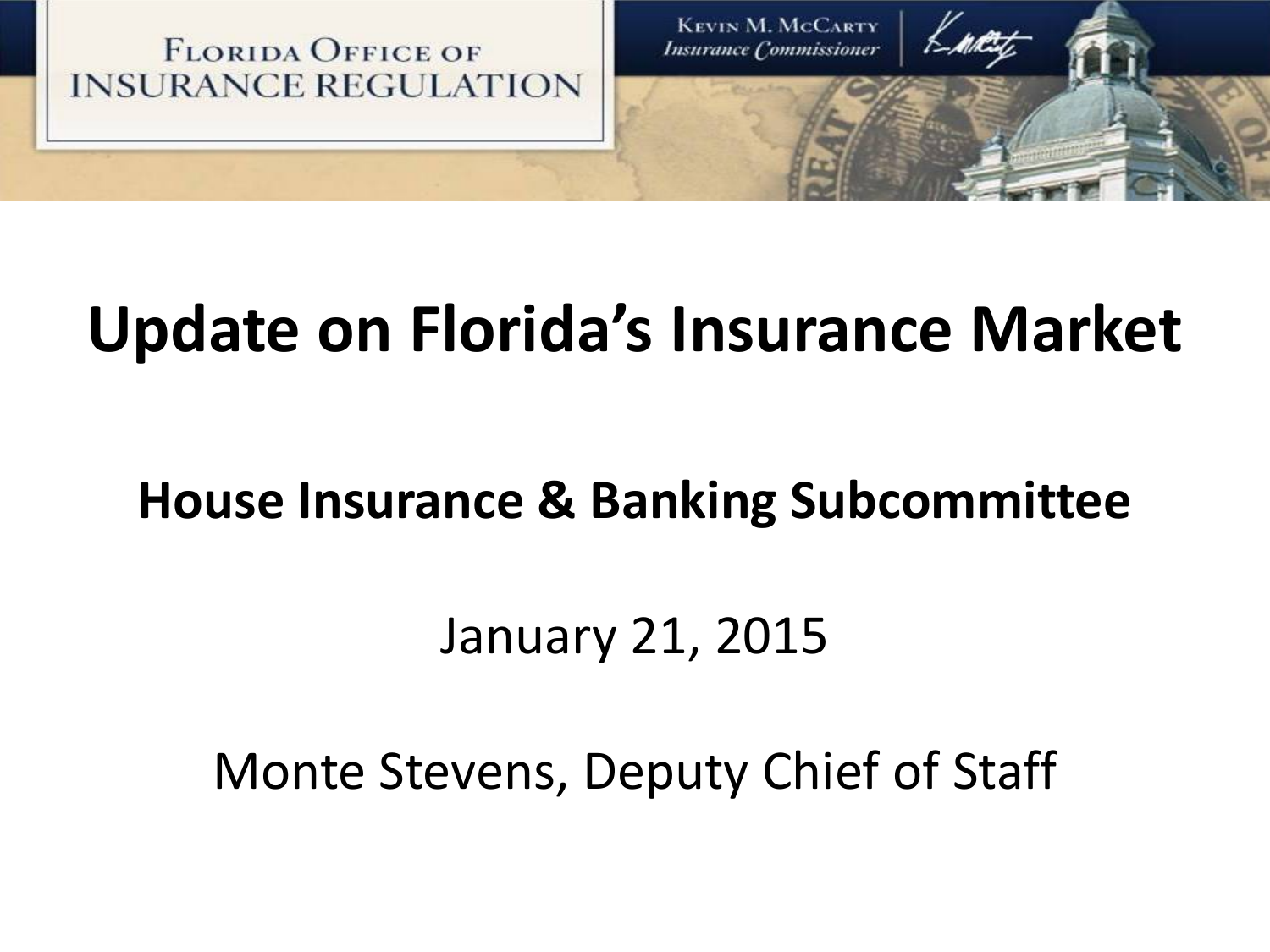# **Residential Property**

- Reinsurance rates continue to decline
- Rates are starting to come down for a large portion of the market
	- $\triangleright$  Decreases for Multi-Peril policies written by Citizens Property Insurance Corporation (eff. 2/1/2015)
		- Homeowners decrease 6.1%
		- Dwelling Fire decrease 4.7%
		- Mobile Home decrease 4.6%
		- Mobile Home Dwelling decrease 4.8%
	- $\triangleright$  More decreases approved during FY 2013/14 than in FY 2012/13 for personal residential property

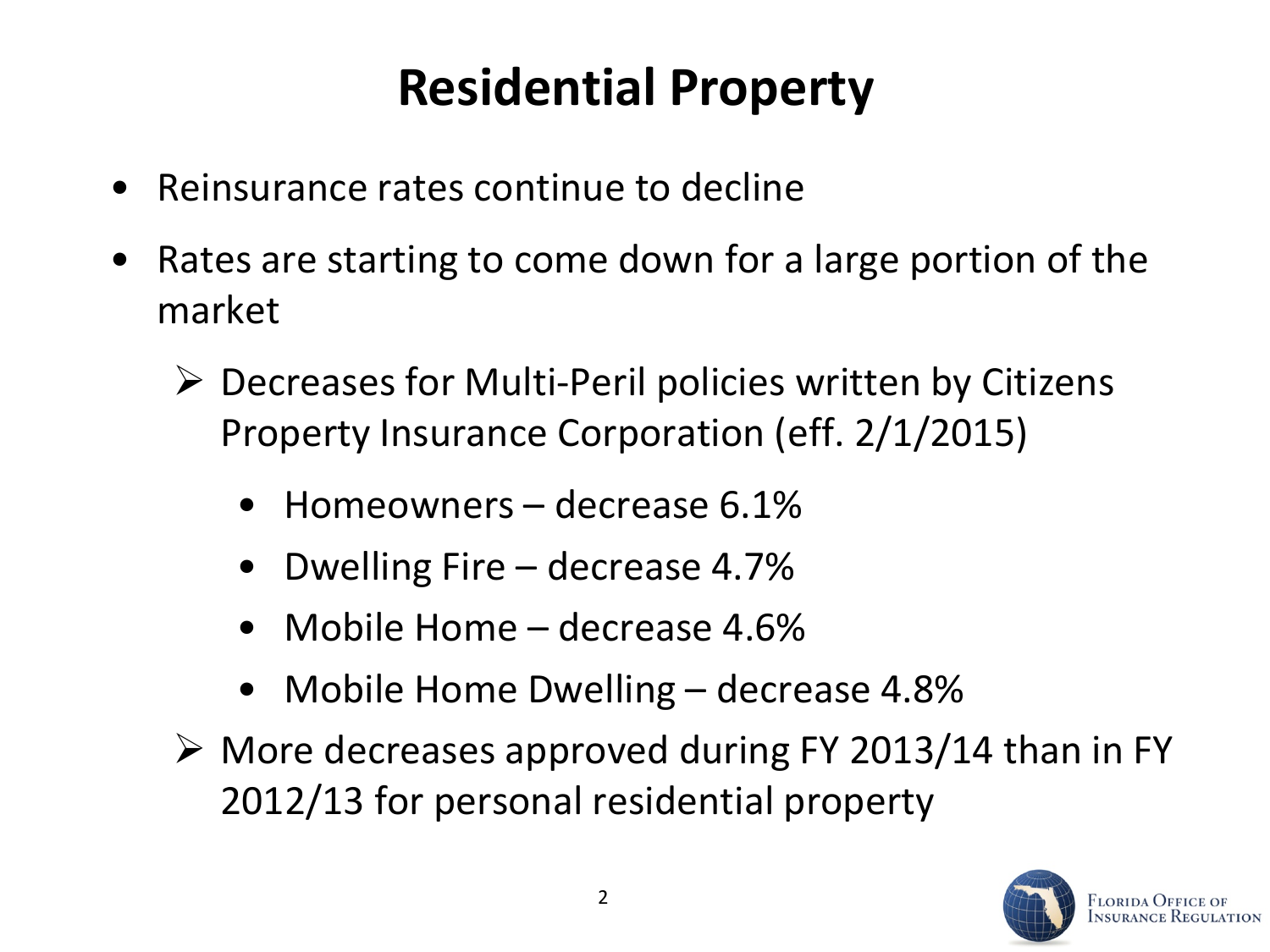# **Personal Residential Property Rate Changes**

|                                                | <b>Fiscal Year</b><br>2013/14 |     | <b>Fiscal Year</b><br>2012/13 |     |
|------------------------------------------------|-------------------------------|-----|-------------------------------|-----|
| <b>Total Rate Filings Approved</b>             | 97                            |     | 121                           |     |
| -With statewide average decreases              | 43                            | 44% | 12                            | 10% |
| -With statewide average increases              | 46                            | 47% | 75                            | 62% |
| -With statewide average change 0%              | 8                             | 8%  | 34                            | 28% |
| Range of statewide average<br>approved changes | $-15.4\%$ to $+14.9\%$        |     | $-8.8\%$ to $+22.0\%$         |     |

Source: OIR Personal Lines Residential Property Rate Reports for FY 2012/13 and 2013/14

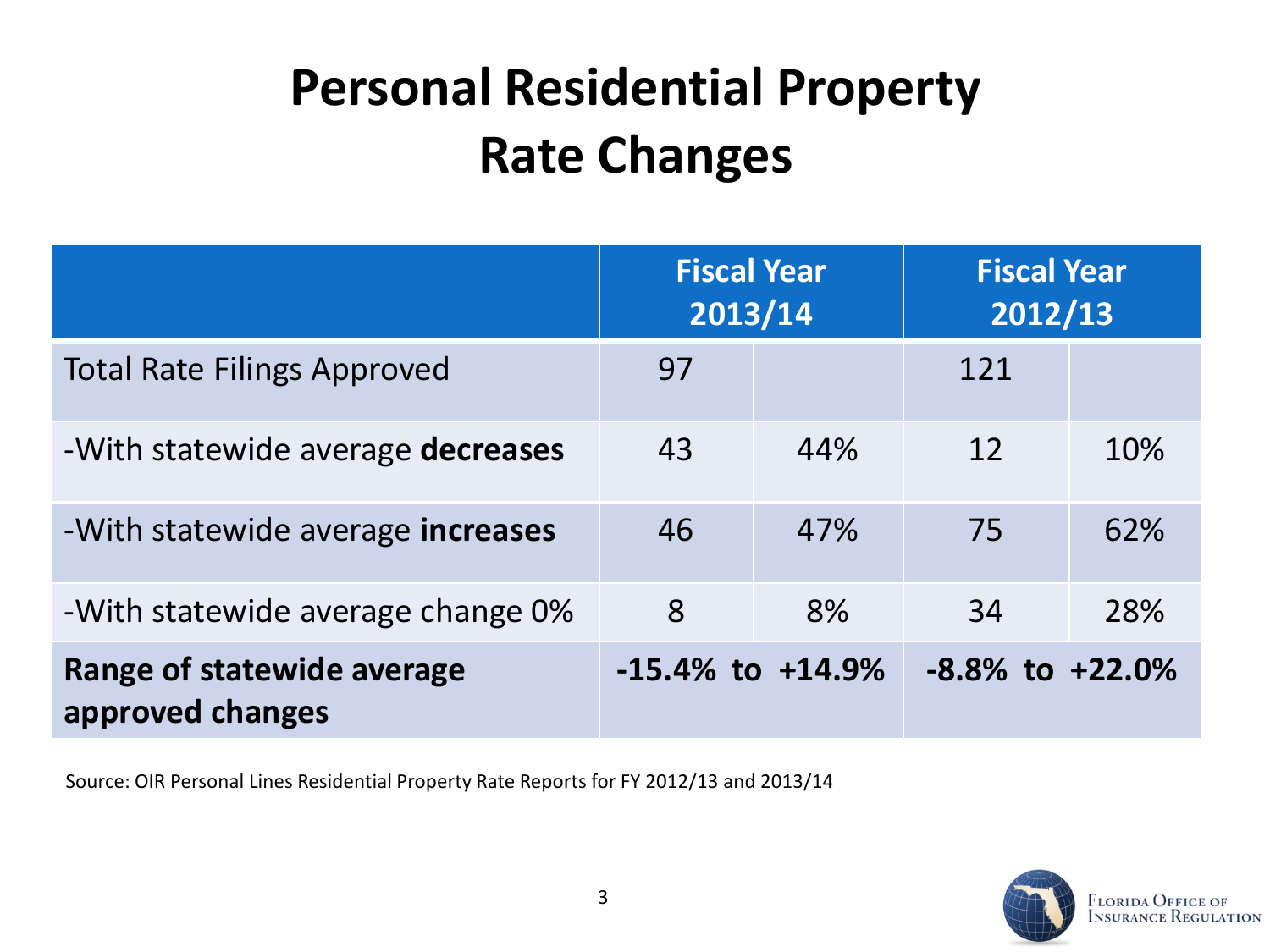### **Property Insurance**

#### -- Florida Office of Insurance Regulation --

#### Top 25 -- Policies in Force

Personal & Commercial Residential

Data as of September 30, 2014

| Rank | <b>Insurer Name</b>                                           | <b>Policies in Force</b> |
|------|---------------------------------------------------------------|--------------------------|
| 1    | CITIZENS PROPERTY INSURANCE CORPORATION                       | 910, 154                 |
| 2    | UNIVERSAL PROPERTY & CASUALTY INSURANCE COMPANY               | 500,503                  |
| 3    | AMERICAN INTEGRITY INSURANCE COMPANY OF FLORIDA               | 192, 131                 |
| 4    | SECURITY FIRST INSURANCE COMPANY                              | 192,058                  |
| 5    | HERITAGE PROPERTY & CASUALTY INSURANCE COMPANY                | 173,512                  |
| 6    | ST. JOHNS INSURANCE COMPANY, INC.                             | 173,166                  |
| 7    | FEDERATED NATIONAL INSURANCE COMPANY                          | 167,597                  |
| 8    | UNITED PROPERTY & CASUALTY INSURANCE COMPANY                  | 156,696                  |
| 9    | HOMEOWNERS CHOICE PROPERTY & CASUALTY INSURANCE COMPANY, INC. | 147,737                  |
| 10   | AMERICAN BANKERS INSURANCE COMPANY OF FLORIDA                 | 144,341                  |
| 11   | TOWER HILL PRIME INSURANCE COMPANY                            | 139,242                  |
| 12   | FLORIDA PENINSULA INSURANCE COMPANY                           | 134,584                  |
| 13   | PEOPLE'S TRUST INSURANCE COMPANY                              | 132,790                  |
| 14   | UNITED SERVICES AUTOMOBILE ASSOCIATION                        | 124,834                  |
| 15   | CASTLE KEY INDEMNITY COMPANY                                  | 107,771                  |
| 16   | ASI PREFERRED INSURANCE CORP.                                 | 107,695                  |
| 17   | FLORIDA FAMILY INSURANCE COMPANY                              | 106,217                  |
| 18   | TOWER HILL SIGNATURE INSURANCE COMPANY                        | 98,566                   |
| 19   | ARK ROYAL INSURANCE COMPANY                                   | 95,893                   |
| 20   | CASTLE KEY INSURANCE COMPANY                                  | 90,905                   |
| 21   | ASI ASSURANCE CORP.                                           | 78,869                   |
| 22   | OLYMPUS INSURANCE COMPANY                                     | 76,276                   |
| 23   | CYPRESS PROPERTY & CASUALTY INSURANCE COMPANY                 | 69,349                   |
| 24   | SOUTHERN FIDELITY INSURANCE COMPANY                           | 68,922                   |
| 25   | TOWER HILL PREFERRED INSURANCE COMPANY                        | 67,530                   |
|      | Total for top 25 companies                                    | 4,257,338                |

Data submitted to the QUASRng database is not audited by the Florida Office of Insurance Reguation before publication. Beginning with the first quarter of 2014, State Farm Florida Insurance Company is filing QUASR reports as Trade Secret, their current data is therefore not included in this database.

Quarterly Supplemental Report (QUASRng)

Updated 01/07/2015

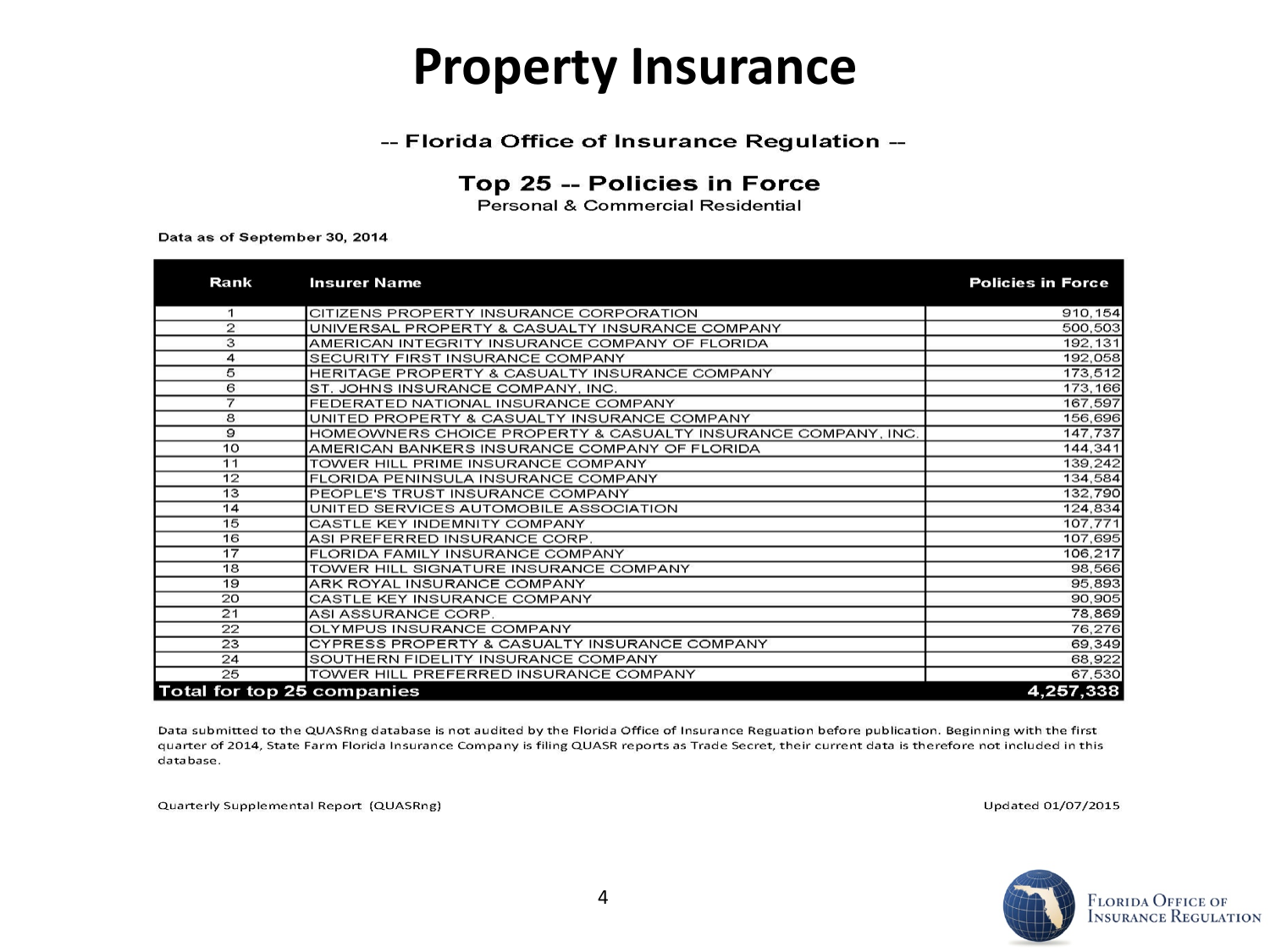## **Property Insurance**

#### **Domestic Property Writers 2012 - 2014**

| Company name                                   | Date Licensed | Initial Capital |
|------------------------------------------------|---------------|-----------------|
| Southern Fidelity Property & Casualty, Inc.    | 1/12/2012     | \$20,000,000    |
| Heritage Property & Casualty Insurance Company | 8/17/2012     | \$19,000,000    |
| <b>Weston Insurance Company</b>                | 12/21/2012    | \$55,000,000    |
| <b>Elements Property Insurance Company</b>     | 9/27/2013     | \$25,000,000    |
| Safepoint Insurance Company                    | 11/21/2013    | \$25,000,000    |
| Mount Beacon Insurance Company                 | 9/2/2014      | \$25,000,000    |
| Anchor Property and Casualty Insurance Company | 10/24/2014    | \$25,000,000    |
| Total                                          |               | \$194,000,000   |

Source: CORE licensing application,1/5/15

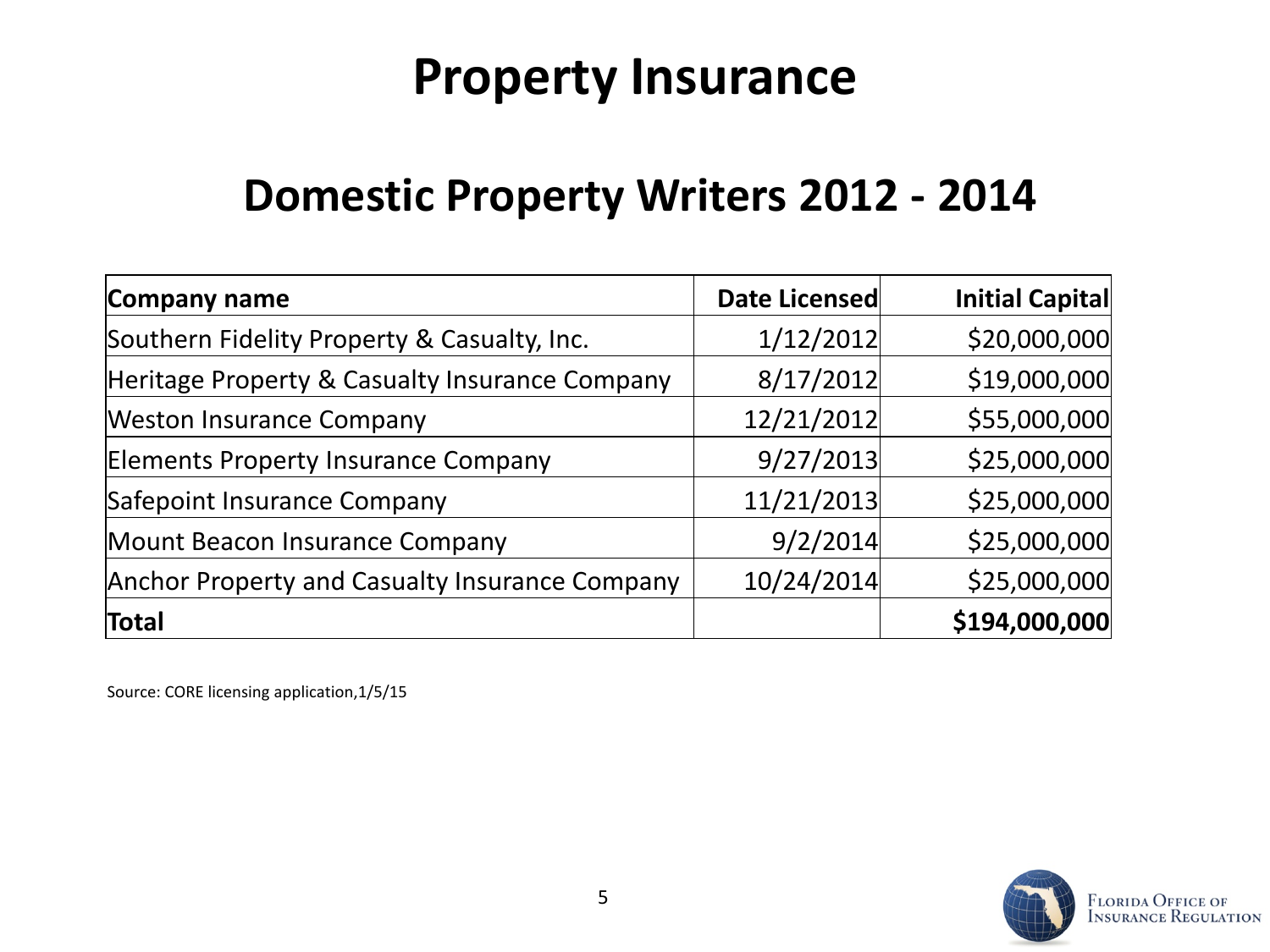## **Auto Insurance**

### **Average Personal Auto Rate Changes**

The statewide average rate changes for the top 25 Florida personal auto insurers:

| <b>Coverage Type</b>             | <b>Pre-HB 119</b> | <b>Post-HB 119</b> |
|----------------------------------|-------------------|--------------------|
| Personal Injury Protection (PIP) | $+46.3%$          | $-13.6%$           |
| Liability (incl. PIP)            | $+20.9%$          | $-0.5%$            |
| <b>Overall (All Coverages)</b>   | $+12.9%$          | $-0.1%$            |

- Pre-HB 119 – Filings effective between January 1, 2011 and up to, but not including, the first HB 119 required filing.

- Post-HB 119 – From the first HB 119 required filing (due by October 1, 2012) through filings effective January 1, 2015.

- Data/filing information as of December 19, 2014

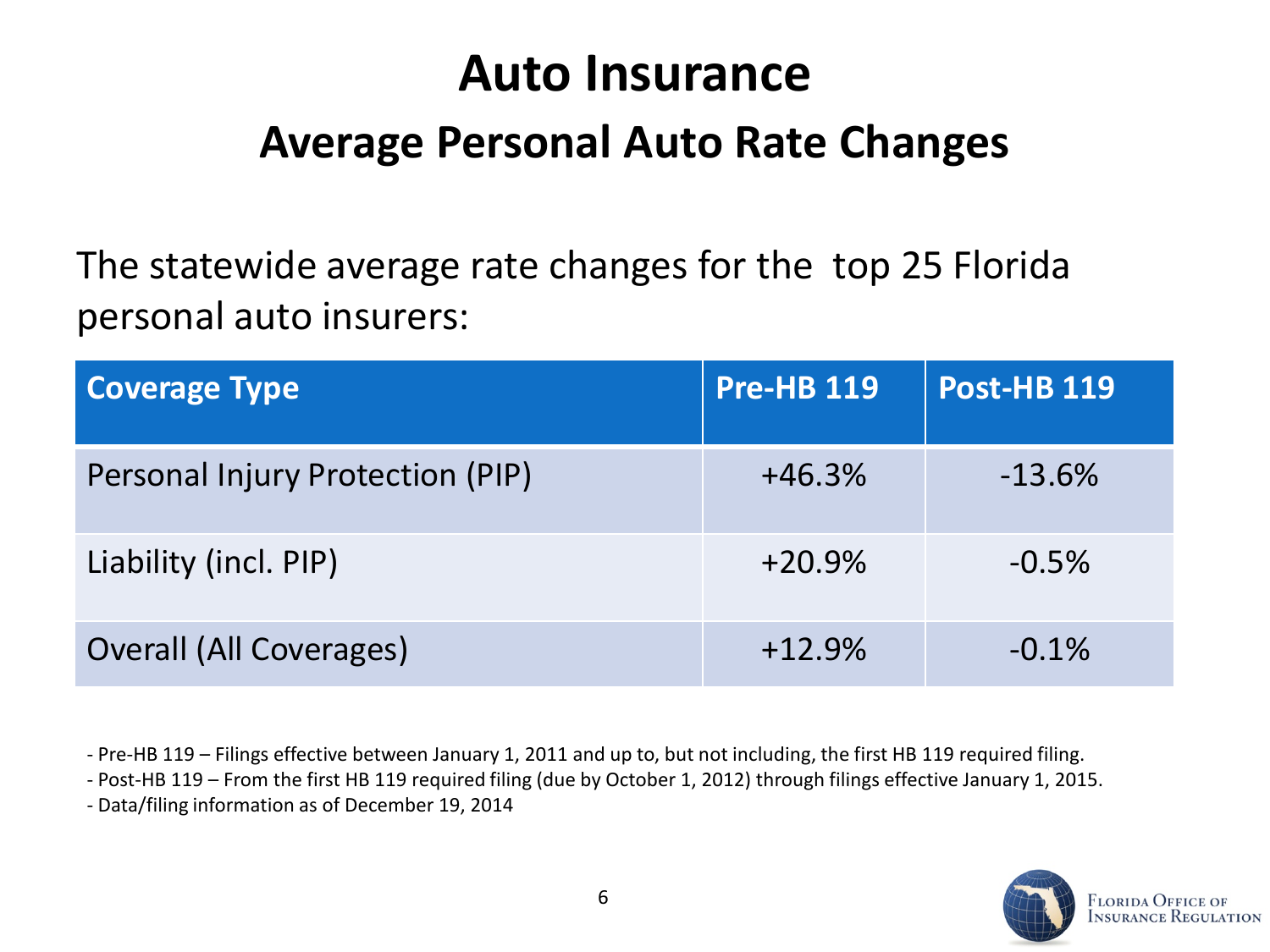# **Auto Insurance**

#### **PIP Premium, Loss and Loss Ratios**



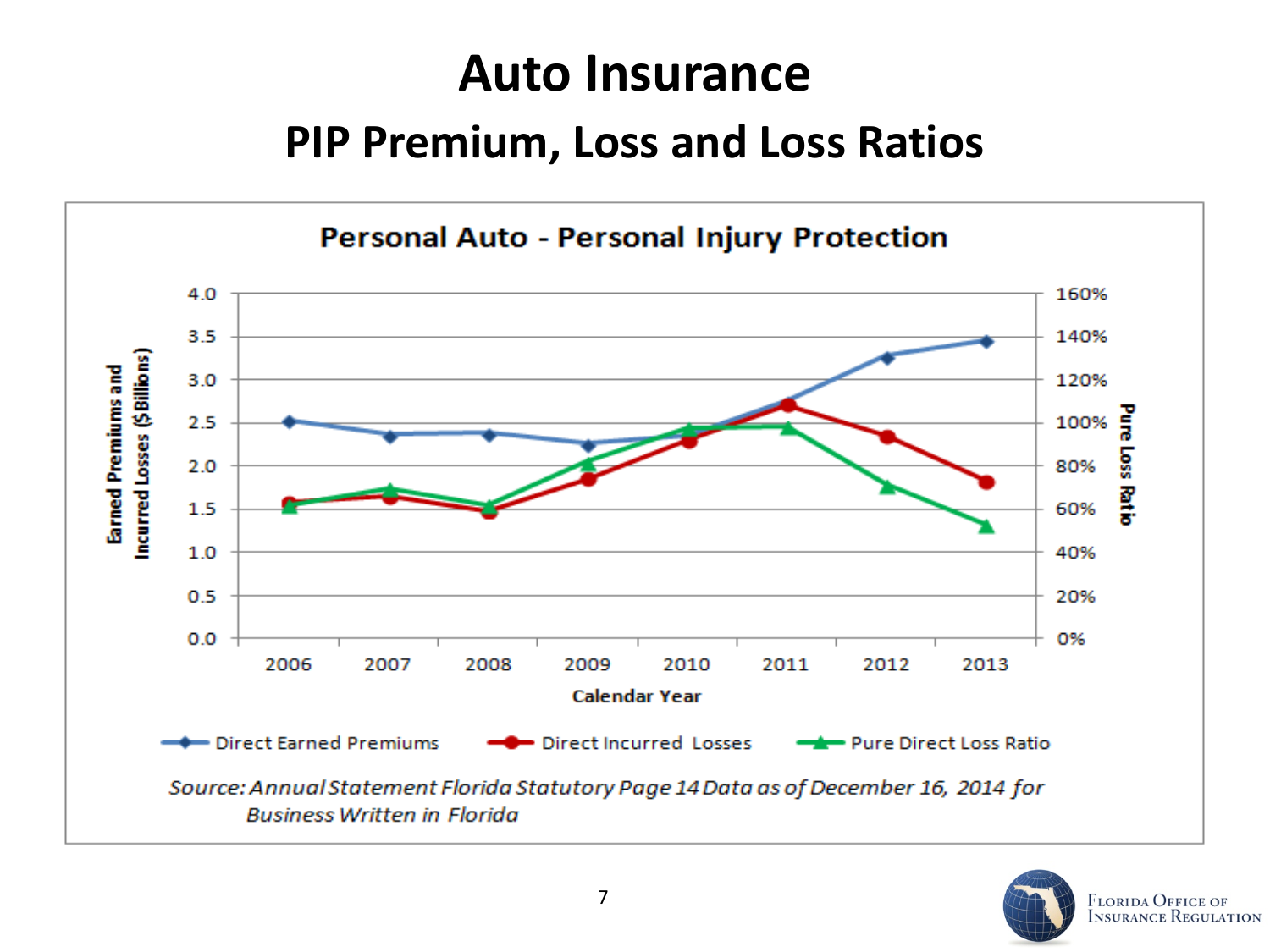## **Auto Insurance**



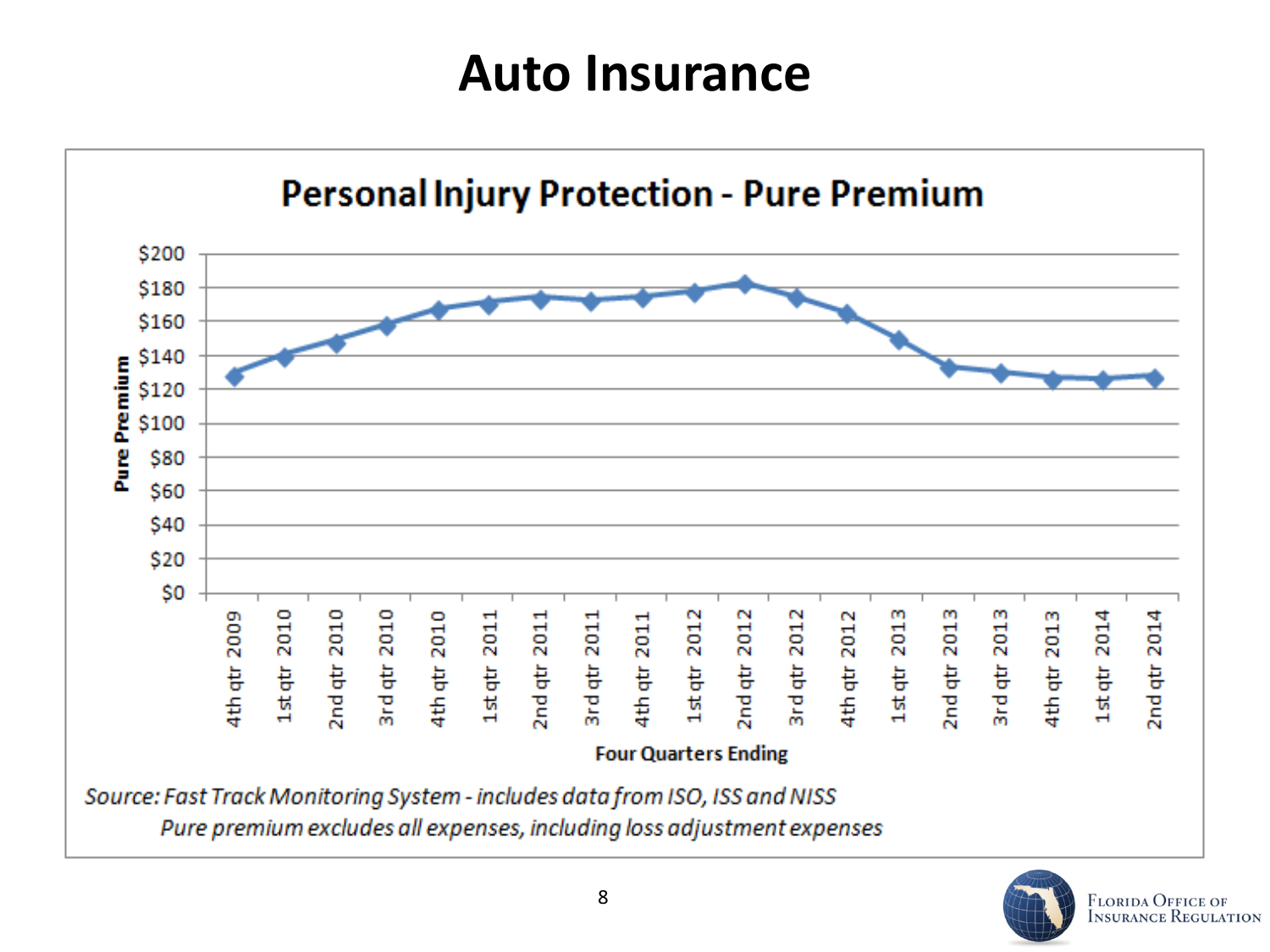# **Workers' Compensation Insurance**



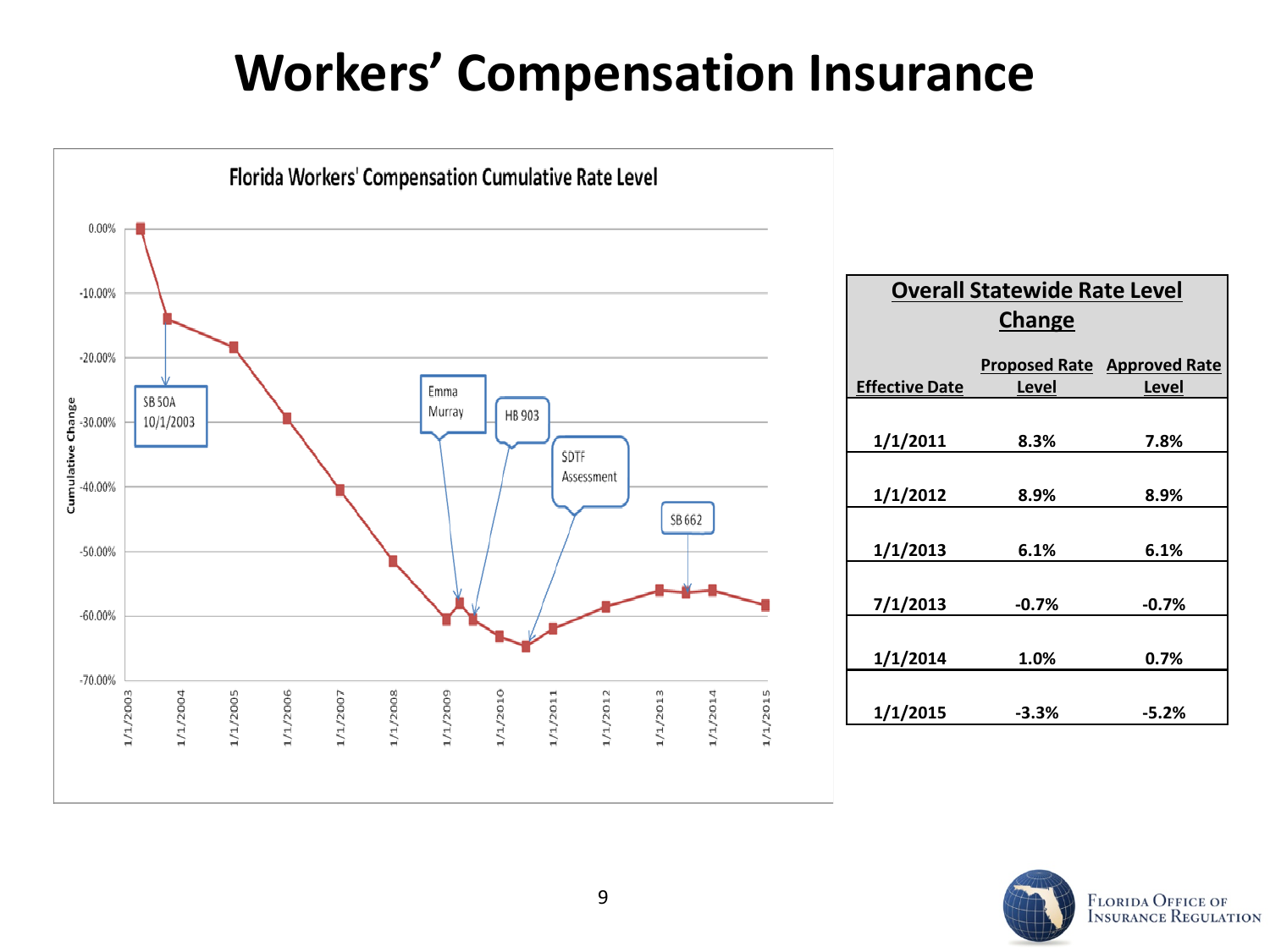# **Workers' Compensation Insurance**

### **Ten Largest Workers' Compensation Insurers**

|                              |                                    | <b>Workers' Compensation</b>                      |                                         |                                                     |  |
|------------------------------|------------------------------------|---------------------------------------------------|-----------------------------------------|-----------------------------------------------------|--|
| <b>Company Name</b>          | <b>State of</b><br><b>Domicile</b> | <b>Direct</b><br><b>Premium</b><br><b>Written</b> | <b>Market</b><br><b>Share</b><br>$($ %) | <b>Cumulative</b><br><b>Market</b><br>Share $(\% )$ |  |
| Bridgefield Employers Ins Co | FL                                 | \$260,472,335                                     | 11.34                                   | 11.34                                               |  |
| Zenith Ins Co                | CA                                 | 126,704,658                                       | 5.52                                    | 16.86                                               |  |
| <b>FCCI</b> Ins Co           | FL                                 | 125,553,960                                       | 5.47                                    | 22.32                                               |  |
| RetailFirst Ins Co           | FL                                 | 82,947,816                                        | 3.61                                    | 25.94                                               |  |
| Technology Ins Co Inc        | <b>NH</b>                          | 73, 755, 242                                      | 3.21                                    | 29.15                                               |  |
| Twin City Fire Ins Co        | IN                                 | 70,497,810                                        | 3.07                                    | 32.22                                               |  |
| Amerisure Ins Co             | MI                                 | 69,243,971                                        | 3.01                                    | 35.23                                               |  |
|                              |                                    |                                                   |                                         |                                                     |  |
| FFVA Mut Ins Co              | <b>FL</b>                          | 58,073,687                                        | 2.53                                    | 37.76                                               |  |
| Comp Options Ins Co Inc      | FL                                 | 58,042,277                                        | 2.53                                    | 40.29                                               |  |
| Guarantee Ins Co             | <b>FL</b>                          | 53,439,563                                        | 2.33                                    | 42.62                                               |  |
|                              |                                    |                                                   |                                         |                                                     |  |

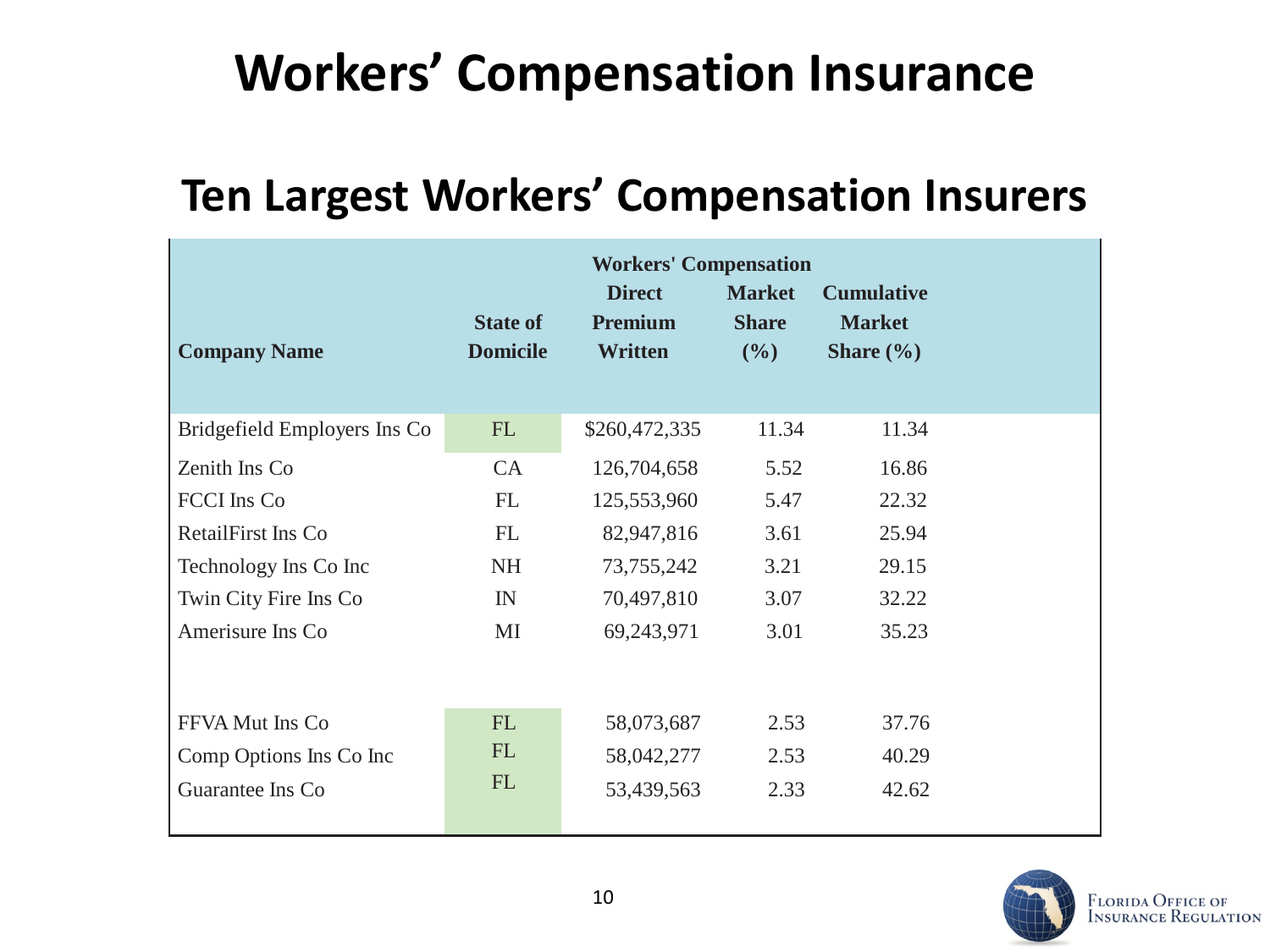## **Health Insurance**

#### **Individual PPACA Market Monthly Premiums for Plan Year 2015**

|                |                                                              |            | <b>Offering Plans On</b> |                     | <b>Average Monthly</b>       | <b>Average Monthly</b>            |                          |  |
|----------------|--------------------------------------------------------------|------------|--------------------------|---------------------|------------------------------|-----------------------------------|--------------------------|--|
|                |                                                              |            | the Federal              |                     | $\mathrm{Premium}^{(2)}$ per | Premium <sup>(2)</sup> per Person | Average                  |  |
|                |                                                              | HMO/       | Exchange <sup>(1)</sup>  | <b>Florida File</b> | <b>Person for Actual</b>     | for Projected 2015                | <b>Percentage Change</b> |  |
|                | Company                                                      | <b>PPO</b> | (Yes/No)                 | <b>Log Number</b>   | 2014 Enrollment              | <b>Enrollment</b>                 | Requested <sup>(4)</sup> |  |
|                | On and Off Exchange                                          |            |                          |                     |                              |                                   |                          |  |
|                | Aetna Health Inc.                                            | HMO        | Yes                      | 14-11970            | \$387                        | \$367                             | $-5%$                    |  |
| $\overline{2}$ | Blue Cross Blue Shield of Florida Inc.                       | PPO        | Yes                      | 14-11249            | \$427                        | \$503                             | 18%                      |  |
| 3              | Cigna Health and Life Insurance Company                      | PPO        | Yes                      | 14-11310            | \$425                        | \$497                             | 17%                      |  |
| $\overline{4}$ | Coventry Health Care of FL, Inc.                             | <b>HMO</b> | Yes                      | 14-11830            | \$300                        | \$343                             | 14%                      |  |
| 5              | Florida Health Care Plan Inc.                                | <b>HMO</b> | Yes                      | 14-13243            | \$313                        | \$348                             | 11%                      |  |
| 6              | Health First Health Plans Inc.                               | HMO        | Yes                      | 14-11472            | N/A                          | \$447                             | New Plans                |  |
| $\overline{7}$ | Health First Insurance Inc.                                  | PPO        | Yes                      | 14-11469            | \$383                        | \$470                             | 23%                      |  |
| 8              | Health Options Inc.                                          | HMO        | Yes                      | 14-11247            | \$407                        | \$488                             | 20%                      |  |
| 9              | Humana Medical Plan Inc.                                     | <b>HMO</b> | Yes                      | 14-11822            | \$296                        | \$338                             | 14%                      |  |
| 10             | Molina Healthcare of Florida Inc.                            | HMO        | Yes                      | 14-10844            | \$342                        | \$302                             | $-12%$                   |  |
| 11             | Preferred Medical Plan Inc.                                  | HMO        | Yes                      | 14-11999            | \$320                        | \$363                             | 14%                      |  |
| 12             | Sunshine State Health Plan Inc.                              | <b>HMO</b> | Yes                      | 14-11519            | \$365                        | \$329                             | $-10%$                   |  |
| 13             | Time Insurance Company                                       | PPO        | Yes                      | 14-10791            | N/A                          | \$457                             | New Plans                |  |
| 14             | UnitedHealthCare of Florida Inc.                             | <b>HMO</b> | Yes                      | 14-12339            | N/A                          | \$404                             | New Plans                |  |
|                |                                                              |            |                          |                     |                              |                                   |                          |  |
|                | <b>Off Exchange Only</b>                                     |            |                          |                     |                              |                                   |                          |  |
| 15             | Aetna Life Insurance Company                                 | PPO        | No.                      | 14-13008            | \$316                        | \$293                             | $-7%$                    |  |
| 16             | Avmed, Inc.                                                  | HMO        | No                       | 14-14343            | \$373                        | \$365                             | $-2%$                    |  |
| 17             | Celtic Insurance Company                                     | PPO        | No                       | 14-15681            | \$490                        | \$490                             | 0%                       |  |
| 18             | Coventry Health Plan of FL, Inc.                             | HMO        | No                       | 14-12270            | \$328                        | \$333                             | 1%                       |  |
| 19             | Freedom Life Insurance Company of America                    | PPO        | No                       | 14-13110            | \$352                        | \$387                             | 10%                      |  |
| 20             | Humana Health Insurance Company of FL, Inc.                  | PPO        | No                       | 14-11820            | \$388                        | \$397                             | 2%                       |  |
| 21             | UnitedHealthCare Life Insurance Company                      | <b>PPO</b> | No                       | 14-12485            | N/A                          | \$438                             | New Plans                |  |
|                |                                                              |            |                          |                     |                              |                                   |                          |  |
|                | Weighted Average using Projected Membership <sup>(3)</sup> : |            |                          |                     | \$364                        | \$412                             | 13.1%                    |  |

(1) A plan available through the Federally Facilitated Exchange (FFE) may or may not be available outside of the FFE.

(2) Average Monthly Premiums do not include the impact of potential premium subsidies.

(3) Weighted averages give more weight to companies with larger membership. The projected membership is based on proprietary company projections.

(4) Requested changes are rounded to the nearest percentage point and do not represent the percent difference for a single policyholder.

General Information

This information has not been reviewed or finalized by the Department of Health & Human Services; therefore, it is subject to change. Florida file log numbers can be used to search the Office of Insurance Regulation's "1-File Forms & Rates Filing Search" system.

**Life and Health Product Review** 

Florida Office of Insurance Regulation



12/3/2014 10:37 AM